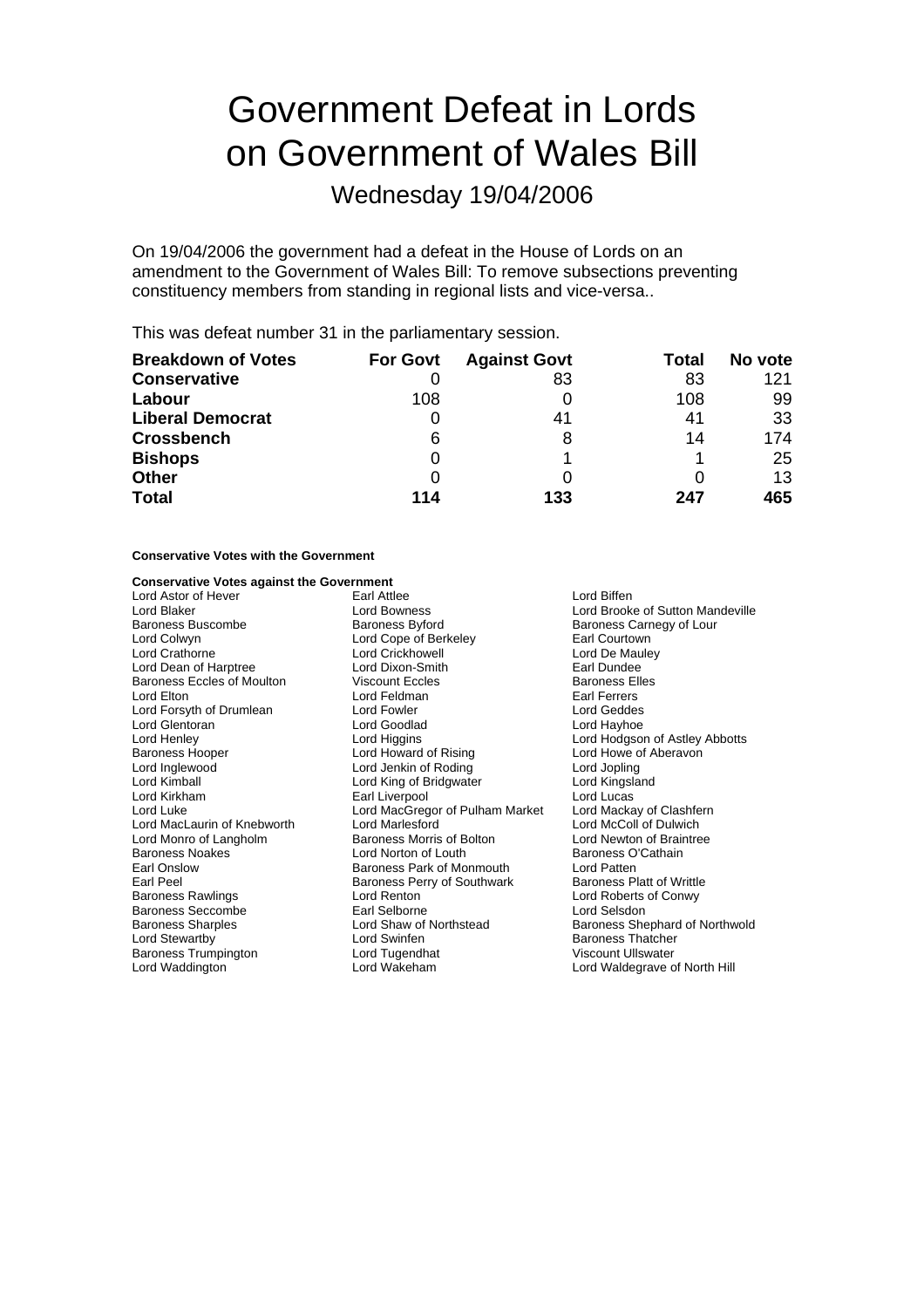#### **Baroness Wilcox** Lord Windlesham

## **Labour Votes with the Government**

Lord Alli **Lord Anderson of Swansea**<br>
Baroness Andrews **Lord Anderson Constructs Anderson Constructs**<br>
Lord Ashlev of Stoke<br>
Lord Ashlev of Stoke Baroness Ashton of Upholland Lord Bach Lord Bach Lord Bassam of Lord Bassam of Lord Bach Lord Baroness Blood<br>
Lord Bilston Corp. Baroness Blood Baroness Blood Baroness Blood Lord Brennan Lord Brooke of Alverthorpe Lord Brookman Lord Brooks of Tremorfa Lord Burlison Lord Campbell-Savourse Lord Campbell-Savourse Lord Campbell-Savourse Lord Christopher<br>
Lord Carter Coles Lord Carter Lord Christopher Lord Carter of Coles Lord Carter Lord Christopher Lord Clark of Windermere Lord Corbett of Castle Vale<br>Baroness Crawlev **Lord Cunningham of Felling** Lord Davidson of Glen Clova Lord Davies of Coity Lord Davies Continues Continues Continues Continues Continues<br>
Lord Davies Continues Continues Lord Davies Continues Continues Continues Continues Continues Continues Conti<br> Baroness Dean of Thornton-le-Fylde Lord Drayson<br>
Lord Evans of Anteside Lord Evans of Temple Guiting Lord Ealconer of Thoroton Baroness Farrington of Ribbleton Lord Faulkner of Worcester Corporation Lord Filkin<br>
Lord Foster of Bishop Auckland Lord Foulkes of Cumnock Lord Fyfe of Fairfield Lord Foster of Bishop Auckland Lord Foulkes<br>Baroness Gale **Lord Foulkes** Lord Giddens Lord Goldsmith Lord Gordon of Strathblane Lord Gould of Brookwood Baroness Gould of Potternewton Lord Graham of Edmonton Lord Grocott<br>
Lord Hart of Chilton Cord Haskel Lord Haskel Cord Haworth Lord Hart of Chilton<br>
Baroness Hayman<br>
Baroness Henig Baroness Hollis of Heigham Lord Howarth of Newport Lord Hoyle<br>
Lord Janner of Braunstone Lord Judd<br>
Lord King c Lord Lea of Crondall **Lord Leitch**<br>
Lord Lofthouse of Pontefract **Lord Macaulay of Bragar** Lord Mason of Barnsley **Baroness Massey of Darwen** Lord Maxton<br>Baroness McDonagh **Baroness McIntosh of Hudnall** Lord McIntosh of Haringey Baroness McDonagh and Baroness McIntosh of Hudnall<br>
Lord McKenzie of Luton Lord Moonie Baroness Morgan of Huyton Baroness Ramsay of Cartvale **Lord Richard Lord Rooker**<br>
Lord Rosser **Cartvall** Baroness Royall of Blaisdon Lord Sawyer Baroness Scotland of Asthal Viscount Simon **Calcular Contains Container Container** Lord Solet Lord Soley<br>
Lord Stone of Blackheath **Container Brand Store Store Store Store Store Store Store Store Brand Store Store Store Store Store Store Store Store** Baroness Thornton **Exercise Search Cord Truscott** Lord Tunnicliffe<br>
Lord Warner **Cord Lord Corporation**<br>
Baroness Warwick of Undercliffe Baroness Whitaker

Lord Acton Baroness Adams of Craigielea Lord Adonis Lord Archer of Sandwell Lord Ashley of Stoke<br>
Lord Bach<br>
Lord Bassam of Brighton Baroness Blackstone Baroness Blood<br>Lord Brooke of Alverthorne Barol Lord Brookman Lord Cunningham of Felling Baroness David<br>
Lord Davies of Coity<br>
Lord Davies of Oldham Lord Evans of Temple Guiting **Lord Giddens** Baroness Golding<br>
Lord Gordon of Strathblane Lord Gould of Brod Baroness Henig<br>
Lord Howarth of Newport<br>
Lord Hoyle<br>
Lord Hoyle Lord Janner of Braunstone Lord Judd Lord King of West Bromwich Lord Moonie<br>
Lord O'Neill of Clackmannan<br>
Baroness Pitkeathley Exaroness Royall of Blaisdon **Lord Sawyer**<br>
Lord Sewel **Lord Sheldon** Exaroness Taylor of Bolton **Example-Morrism Baroness Taylor of Bolton Lord Temple-Morrism Corrism Corrism Corrism**<br>Lord Truscott Lord Tunnicliffe Baroness Warwick of Undercliffe Lord Whitty **Example 2** Baroness Wilkins **Lord Young of Norwood Green** 

Lord MacKenzie of Culkein

**Labour Votes against the Government**

### **Liberal Democrat Votes with the Government**

# **Liberal Democrat Votes against the Government**

Lord Bradshaw **Lord Chidgey**<br>
Lord Dykes<br>
Viscount Falkland Lord Razzall<br>
Lord Roberts of Llandudno<br>
Lord Rodgers of Baroness Thomas of Walliswood

Lord Dykes Viscount Falkland Baroness Falkner of Margravine Lord Garden **Communist Communist Communist Communist Communist Communist Communist Communist Communist Communist Communist Communist Communist Communist Communist Communist Communist Communist Communist Communist Communist** Lord Hooson<br>
Lord Livsey of Talgarth Lord Mackie of Benshie Lord Kirkwood of Kirkhope Lord Livsey of Talgarth Lord Lord Mackie of Benshie<br>
Baroness Maddock Barl Mar and Kellie Lord McNally Baroness Maddock **Earl Mar and Kellie Communist Constitution**<br>
Lord Methuen **Communist Communist Communist Communist Communist Communist Communist Communist Communist Communist**<br>
Lord Methuen **Communist Communist Communist** Exaroness Miller of Chilthorne Domer Baroness Northorne Baroness Northorne Baroness Northorne<br>Lord Redesdale Lord Rennard Lord Roberts of Llandudno Lord Rodgers of Quarry Bank Lord Roper Lord Smith of Clifton<br>
Lord Thomson of Monifieth<br>
Baroness Tonge

Baroness Bonham-Carter of Yarnbury<br>Lord Dholakia